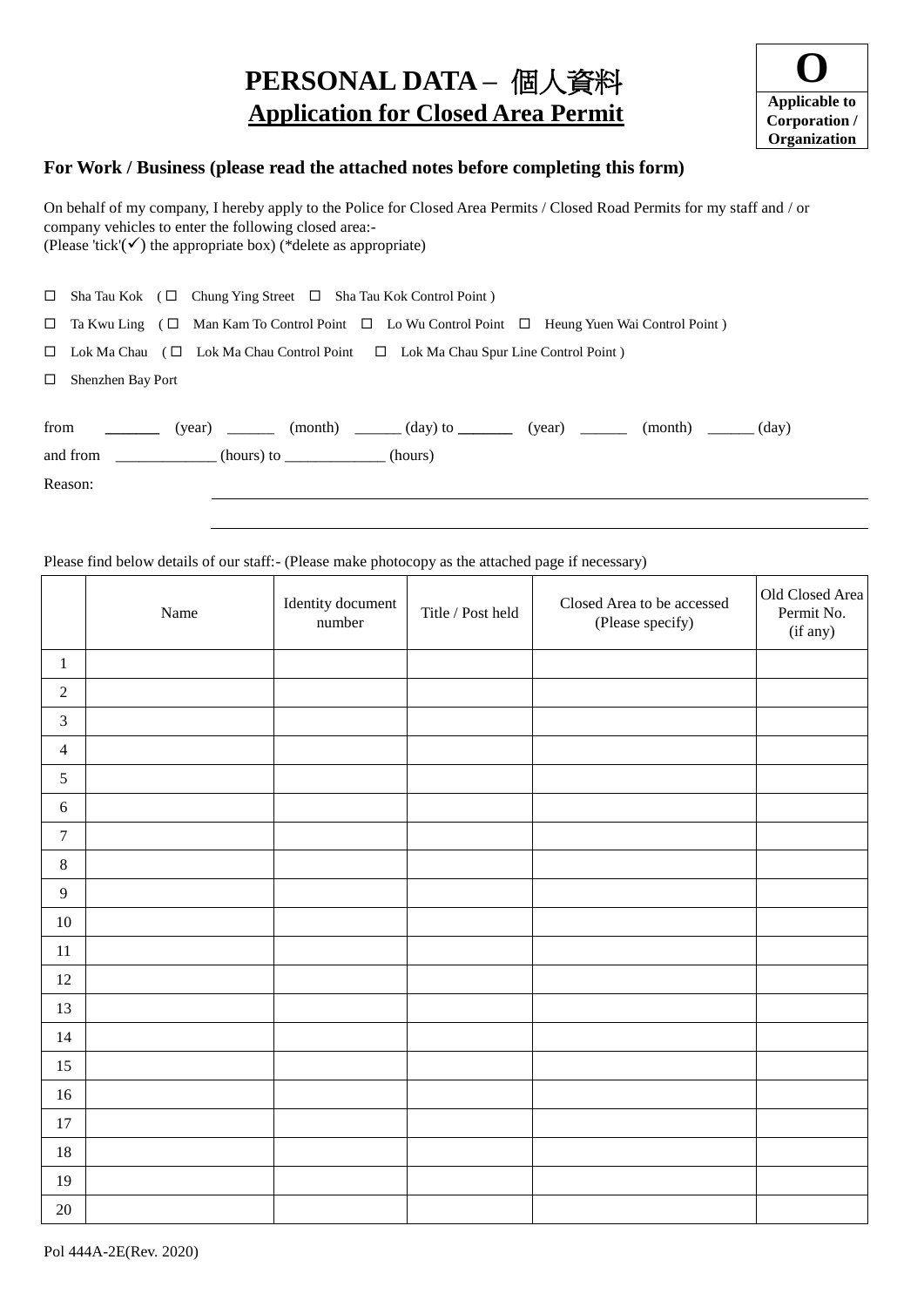The following are my company vehicle or vehicle authorized to be used. The application for Closed Road Permit is necessary for carrying

out the work stated in this form. I have checked the documents concerned and found them true and correct:-

(Please make photocopy as the attached page if necessary)

| Vehicle No.    |  | Registered Owner | Vehicle Type | Driver's name<br>(in English) & post | Identity Card No. | Closed Road to be<br>$\,$ accessed<br>(Please specify) | Old Closed Road<br>Permit No.<br>(if any) |
|----------------|--|------------------|--------------|--------------------------------------|-------------------|--------------------------------------------------------|-------------------------------------------|
| $\mathbf{1}$   |  |                  |              |                                      |                   |                                                        |                                           |
| $\sqrt{2}$     |  |                  |              |                                      |                   |                                                        |                                           |
| $\mathfrak{Z}$ |  |                  |              |                                      |                   |                                                        |                                           |
| $\overline{4}$ |  |                  |              |                                      |                   |                                                        |                                           |
| $\sqrt{5}$     |  |                  |              |                                      |                   |                                                        |                                           |
| 6              |  |                  |              |                                      |                   |                                                        |                                           |
| $\overline{7}$ |  |                  |              |                                      |                   |                                                        |                                           |
| $\,8\,$        |  |                  |              |                                      |                   |                                                        |                                           |
| $\mathbf{9}$   |  |                  |              |                                      |                   |                                                        |                                           |
| $10\,$         |  |                  |              |                                      |                   |                                                        |                                           |

**I certify that the mentioned staff and vehicles are required to access the closed area for the stated reason.**

**I certify that the mentioned information and copies of the identity documents submitted are true.**

**I consent to Police investigation of the mentioned information in order to ascertain its accuracy.**

**I certify that consent has been given from the applicant for making application for the Closed Area Permit on his / her behalf.**

**I understand that the Closed Area Permits / Closed Road Permits must be returned to the permit issuing office for cancellation when my staff or I no longer require to access to the closed area.**

**I understand that the Commissioner of Police has the authority to cancel or revoke the Closed Area Permit / Closed Road Permit issued.**

**I understand that I may be liable to prosecution for a criminal offence if I wilfully give any information which I know to be false or do not believe to be true.**

**I undertake to inform the above mentioned staff that if they enter the closed area to carry out any activity not approved at the time of application, they may be liable to prosecution for a criminal offence.**

**(This application form must be filled in by a manager authorized by the company or staff of equivalent rank or above.)**

| Name                                        | Signature                                 | Date          |  |
|---------------------------------------------|-------------------------------------------|---------------|--|
| Identity Document No.                       | Fax No.                                   | Telephone No. |  |
| Title / Position<br>(Manager or equivalent) | Name of Company / Organization<br>(Stamp) |               |  |
|                                             |                                           |               |  |
| Name of contact person                      |                                           | Telephone No. |  |
| Pol 444A-2E(Rev. 2020)                      |                                           |               |  |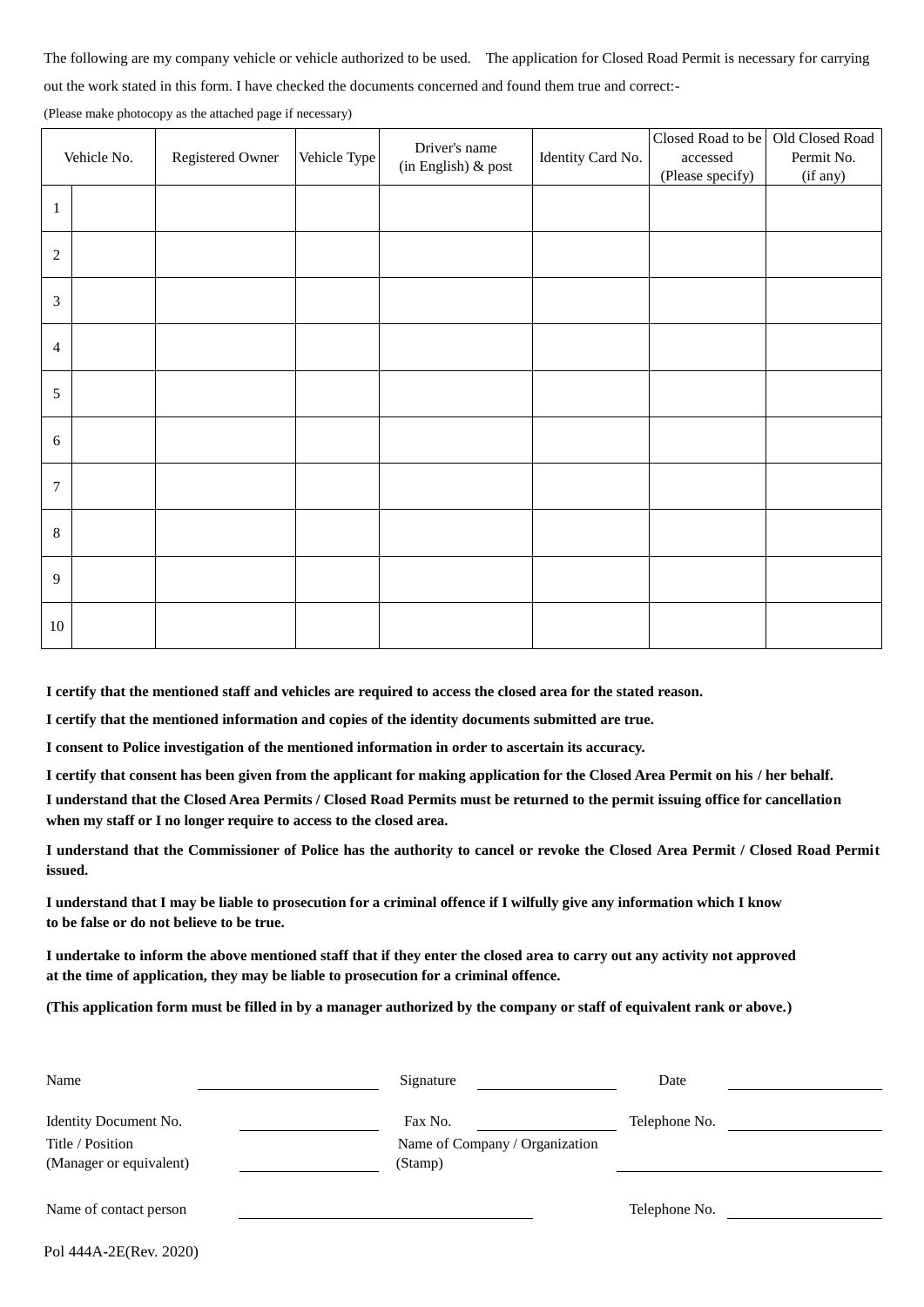# **Note**

Application may be submitted in person, by post, to the drop box or by fax.

# **Application Form [O] for work**

- Application form must be completed and signed by the person in charge of the company or the authorized person with the company chop.
- The following documents should be submitted with the application form:
	- (i) The documents / contracts issued by the related government department or public organization in support of the application
	- (ii) Certificate of business registration of the company
	- (iii) Employment contract / labour insurance / salary statements of recent six consecutive months.
	- (iv) Copy of applicant's identity document
	- (v) Copy of driver's driving licence (if applicable)
	- (vi) Copy of motor vehicle licence and vehicle registration documents (if applicable)
	- (vii) Documents relating to business (land deed / tenancy agreement / bills / licences, etc. if applicable), and
	- (viii) Any other documents as required by Police (if applicable).
- The Closed Area Permit is valid for a maximum period of one year.
- The Closed Road Permit is valid for a maximum period of one year.
- At least four working days (excluding Saturday, Sunday and General holiday) are required for processing.

### **Replacement for loss**

- The following documents should be produced:
	- (i) Applicant's proof of identity
	- (ii) The company letter stating fact of loss (if applicable)
	- (iii) Report of Lost / Stolen Property
- For Closed Road Permit, the following additional documents are required:
	- (i) Copy of driver's driving licence
	- (ii) Copies of document of vehicle registration (obverse and reverse)
	- (iii) Copy of motor vehicle licence

### **Important notes**

- Closed Area Permits / Closed Road Permits are issued free of charge but replacement for loss, defaced or damaged permits will be issued subject to the levy of a charge in accordance with the relevant legislation.
	- (For Closed Area Permit, the charge is HK\$125. For Closed Road Permit, the charge is HK\$86.)
- Closed Area Permits / Closed Road Permits are not transferable.
- The Commissioner of Police has the authority to cancel or revoke the permits issued.
- Used or expired Closed Area Permit / Closed Road Permit should be handed back to the Closed Area Permit Office for cancellation.
- It is an offence in law to carry out work or not approved activity in the Closed Area.

### **Collection of Personal Data**

- The information provided to the Commissioner of Police will be used for the purpose relating to the application for Closed Area Permit / Closed Road Permit.
- The Commissioner of Police may pass part or all information to other departments. authorized by law.
- According to the Personal Data (Privacy) Ordinance, the applicant has the right of access or correction with respect to personal data. Request for personal data access or correction should be made to Chief Inspector (Administration) Border District, in writing. Address: Border District Police Headquarters, Man Kam To Road, New Territories.